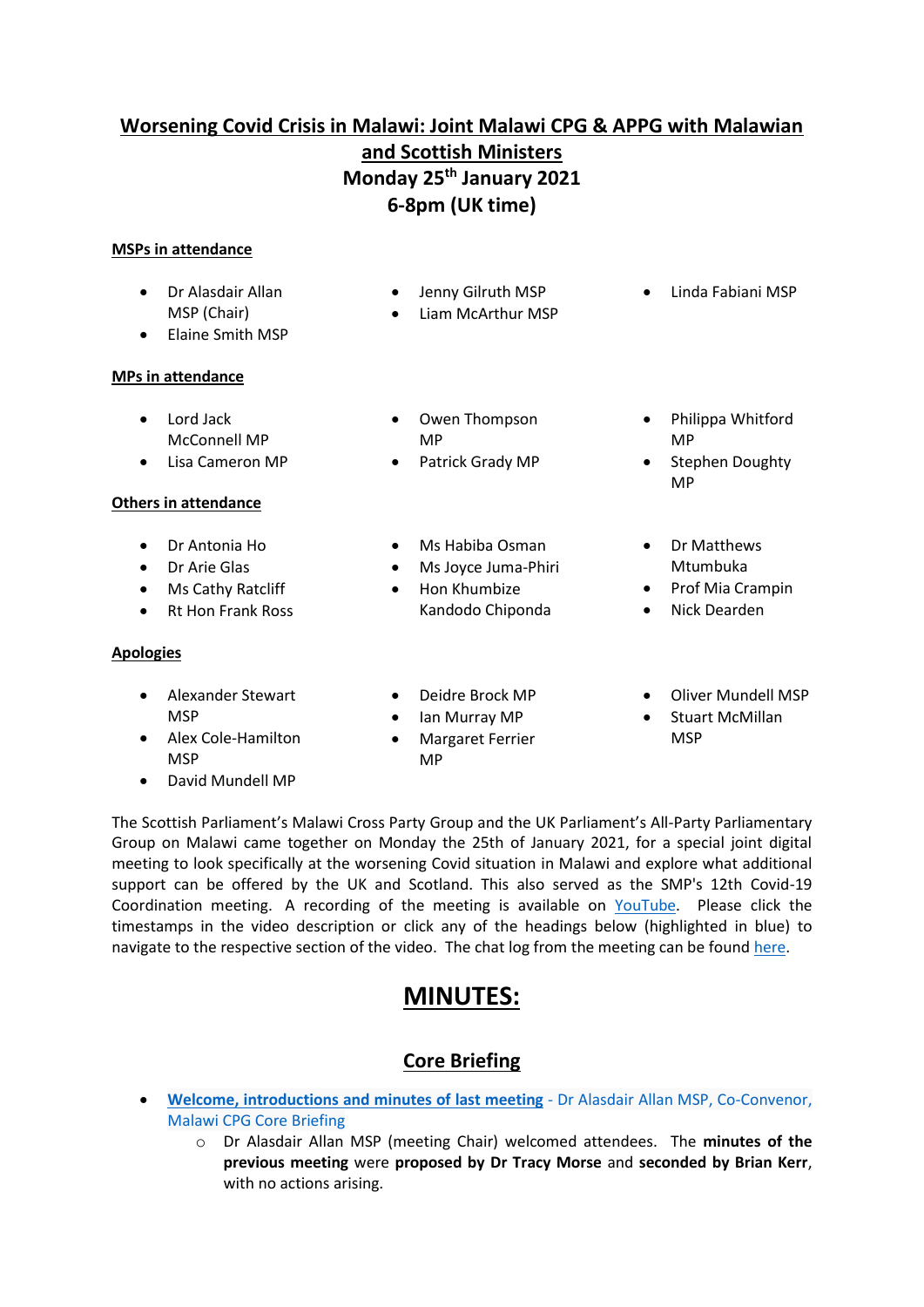- **Covid-19 in Malawi and the Gov. of Malawi's response** Hon Khumbize Kandodo [Chiponda,](https://www.youtube.com/watch?v=Qe-eZlcIp14&t=383s) [Minister](https://www.youtube.com/watch?v=Qe-eZlcIp14&t=383s) of Health, Gov. of Malawi
	- o The meeting was addressed by Hon Khumbize Kandodo Chiponda, who updated MSPs and MPs on the latest situation in Malawi. The Minister's presentation can be found [here,](https://www.scotland-malawipartnership.org/files/1016/1160/0380/COVID-19_Pandemic___Malawi_Update_250121.pdf) and included details of the rising Covid numbers in Malawi and the possible reasons for this, the public health measures being implemented, risk communication and community engagement strategies and the possible areas that need support.
- **The Scottish [Government's](https://www.youtube.com/watch?v=Qe-eZlcIp14&t=1696s) Covid support for Malawi** Ms Jenny Gilruth MSP, Minister for Europe and International [Development,](https://www.youtube.com/watch?v=Qe-eZlcIp14&t=1696s) Scottish Government
	- $\circ$  Jenny Gilruth MSP spoke about the Scottish Government's work to date supporting Malawi's Covid-19 response. A key aim of the **Scottish Government's International Development Review** is to re-focus contribution on areas where the biggest difference can be made against the new backdrop of Covid-19, and the Minister shared information on her meetings with the Malawian Government and engagements with other stakeholders, including Malawian civil society. Information was also shared on how the two million pounds allocated to help Covid-19 efforts in Scotland's African partners' countries will be used, including how this could contribute to vaccine access.
- **[Malawi's](https://www.youtube.com/watch?v=Qe-eZlcIp14&t=2202s) routes to Covid-19 vaccines** Nick Dearden, Director, Global Justice Now, part of ['People's](https://www.youtube.com/watch?v=Qe-eZlcIp14&t=2202s) Vaccine Alliance'
	- $\circ$  Nick Dearden spoke about the advocacy work to try and ensure that Malawi receives timely and equitable access to Covid vaccinations. His paper '*Obstacles to equitable access to Covid-19 vaccines – and the part the UK Government is playing in that'* can be found [here.](https://www.scotland-malawipartnership.org/files/9916/1159/6369/BRIEFING_Obstacles_to_equitable_access_to_Covid_vaccines.pdf)
- **Q&A and [discussion](https://www.youtube.com/watch?v=Qe-eZlcIp14&t=2696s) with these three speakers'**
	- o **[What is the situation in rural areas and what is the attitude towards facemasks?](https://youtu.be/Qe-eZlcIp14?t=2729)**
		- The President has allocated 1 billion Malawian Kwacha to facilitate mass production of cloth face masks, to be supplied to those in rural areas. Those deemed high risk and schoolchildren are the current priority. The strategy is to produce these masks locally per district, with the Government providing quality control. Those in Malawian prisons are also being given training and equipment for mask production.
	- o **[Will Malawi have access to the 270 million doses of Covid vaccines secured by](https://youtu.be/Qe-eZlcIp14?t=2890)  African Union / [African CDC, which is in addition to the COVAX allocation?](https://youtu.be/Qe-eZlcIp14?t=2890)**
		- **E** The Malawian Government has not yet received any communication regarding an allocation of the vaccines secured by the African Union.
	- o **[What work is being done to address fear and misinformation with regards to the](https://youtu.be/Qe-eZlcIp14?t=3004)  [Covid-19 vaccine?](https://youtu.be/Qe-eZlcIp14?t=3004)**
		- It is important that the vaccine is rolled out equally across all countries.

## **Wider Malawian Perspectives and Sharing**

- **[Malawian](https://www.youtube.com/watch?v=Qe-eZlcIp14&t=3153s) Civic Society** Ms Habiba Osman, Executive Secretary, Malawi Human Rights [Commission](https://www.youtube.com/watch?v=Qe-eZlcIp14&t=3153s) (MHRC)
	- $\circ$  Ms Habiba Osman, shared information on the human rights situation on the ground in Malawi. The lack of adherence to Covid safety measures can be traced back to weak civic education and there is need for people and businesses to come together in facing the pandemic. There may be space for the Scottish Government to advise Malawi on how to better disseminate Covid rules and safety information.
- **Malawian Business** Dr Matthews [Mtumbuka,](https://www.youtube.com/watch?v=Qe-eZlcIp14&t=3501s) CEO, UbuntuNet Alliance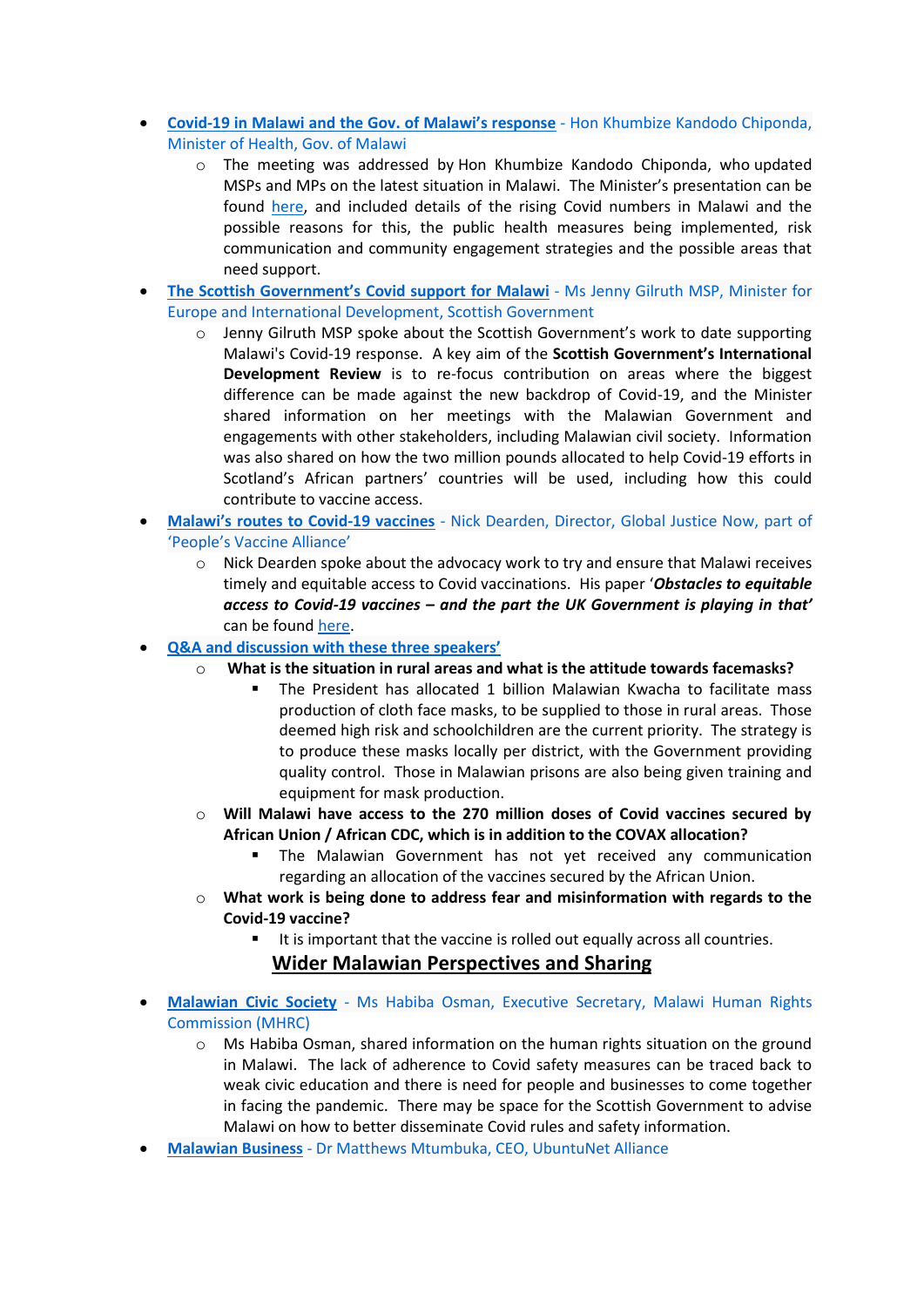- o Dr Matthews Mtumbuka shared his experience as a survivor of Covid-19, having spent ten days in hospital. He praised the dedicated healthcare workers and systems, but raised the need for more resources, primarily oxygen. There also needs to be a focus on getting people to the hospital sooner.
- **Malawian Diaspora** Ms Joyce [Juma-Phiri,](https://www.youtube.com/watch?v=Qe-eZlcIp14&t=3833s) Chair, Assoc. of Malawians in Scotland
	- $\circ$  Ms Joyce Juma-Phiri, shared her perspective as a member of the Malawian diaspora living in Scotland. She explained that this is the time for the diaspora to come together and ensure that those on the ground in Malawi have their voices heard. This can help ensure that any aid Scotland sends to Malawi is appropriate, actually needed and properly coordinated.
- **Brief Q&A with these three [speakers](https://www.youtube.com/watch?v=Qe-eZlcIp14&t=4226s)**
	- o **[What can be done to address inequalities in terms of different countries receiving](https://youtu.be/Qe-eZlcIp14?t=4251)  [the vaccine sooner than others?](https://youtu.be/Qe-eZlcIp14?t=4251)**
		- Africa must be united in its approach to facing the pandemic.
	- o **[What measures have been put in place to alleviate the oxygen crisis?](https://youtu.be/Qe-eZlcIp14?t=4436)**
		- An oxygen plant has been commissioned for the Northern Region, though it is challenging to balance care for Covid patients and patients with other conditions.
	- o **[How can the idea of vaccination be communicated to people in remote areas, as](https://youtu.be/Qe-eZlcIp14?t=4597)  [many are resistant?](https://youtu.be/Qe-eZlcIp14?t=4597)**
		- There is a national vaccine deployment plan, and community groups and leaders are an important part of spreading awareness of the vaccine's safety and importance.
	- o **[What training is being given to healthcare workers to prevent them from](https://youtu.be/Qe-eZlcIp14?t=4777)  [spreading Covid-19?](https://youtu.be/Qe-eZlcIp14?t=4777)**
		- All healthcare workers have been given Covid training, both in terms of managing patients and the bodies of those who have died from the disease. For funerals, the mourners attending are a greater risk of spreading Covid than the deceased, and long distance travel to attend funerals is being discouraged.

## **Examples of Scotland-Malawi Collaborations**

- **[Healthcare](https://www.youtube.com/watch?v=Qe-eZlcIp14&t=4978s) worker study** Dr Antonia Ho, Clinical Senior Lecturer, University of Glasgow
	- o Dr Antonia Ho shared information on the **prospective cohort study to compare SARS-CoV2 exposure in healthcare workers and community members, Blantyre, Malawi**. The study's findings include:
		- High prevalence of SARS-CoV-2 infection in a cohort of healthcare workers and community members in Blantyre, Malawi
		- Majority of patients were asymptomatic or had mild symptoms
		- Individuals that were SARS-CoV-2 PCR positive were more likely to report fever, headache, loss of smell and taste
		- No obvious risk factor for SARS-CoV-2 PCR positivity including HCW status
		- Next step correlation of symptoms and PCR results with serology
- **Population [Sero-surveillance](https://www.youtube.com/watch?v=Qe-eZlcIp14&t=5320s) Study** Prof Mia Crampin, Professor of Public Health, [University](https://www.youtube.com/watch?v=Qe-eZlcIp14&t=5320s) of Glasgow
	- o Prof Mia Crampin shared information on the **SARS-CoV-2 immunoepidemiology study in urban and rural cohort Malawi**. Support is required in the following areas:
		- Pulse oximeter
		- Testing capacity
		- Access to reagents & consumables in-country
		- Cost and logistics of shipping reagents & consumables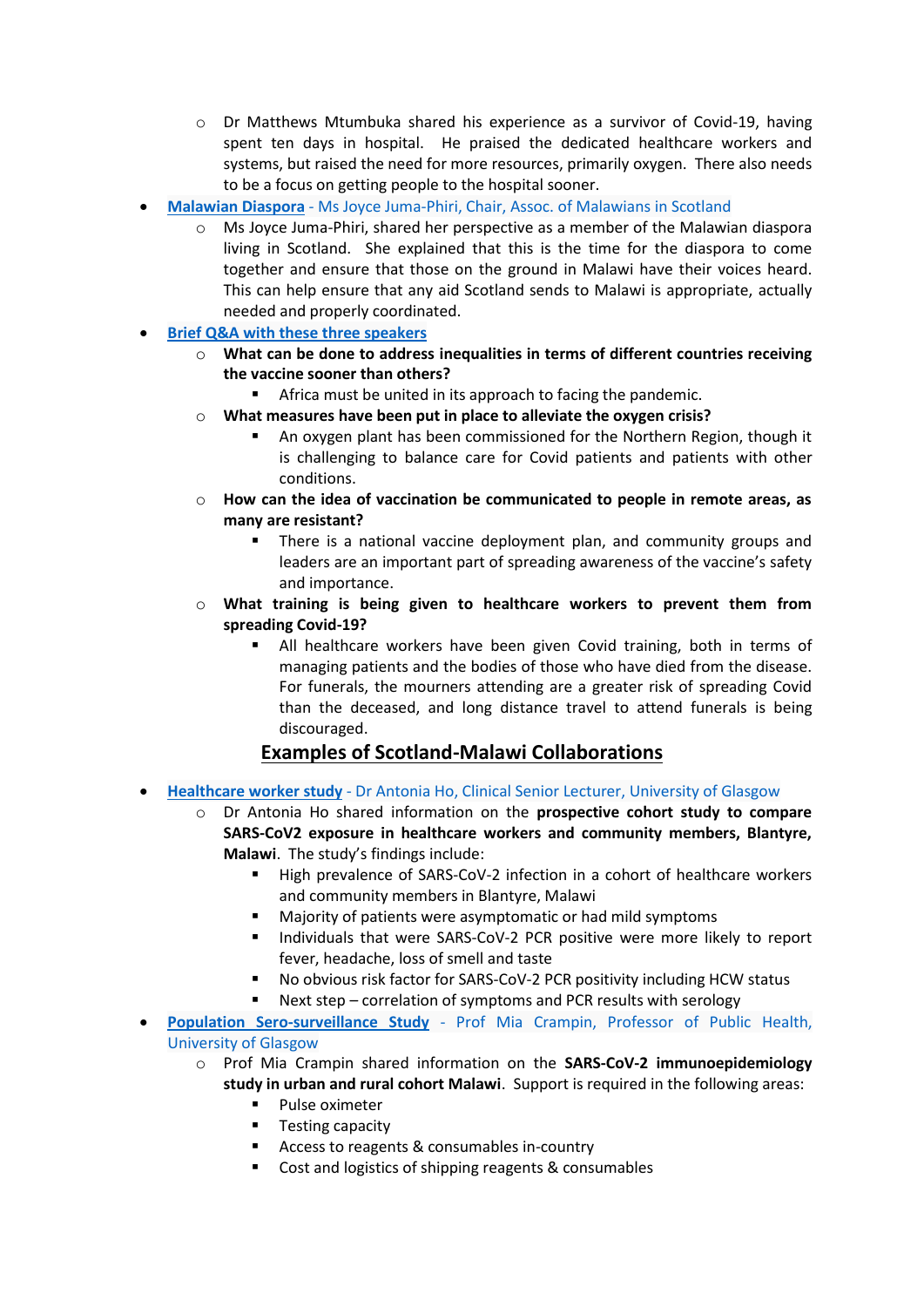- Enhancing the limited sequencing capacity/expertise
- Continue to support Covid-19 research

During a pandemic, research on epidemiology, immunology and genomics are crucial to derive knowledge to inform policy.

- **EMMS [International](https://www.youtube.com/watch?v=Qe-eZlcIp14&t=6097s) and Mulanje Mission Hospital** Ms Cathy Ratcliff, CEO, EMMS & Dr Arie Glas, Medical [Director,](https://www.youtube.com/watch?v=Qe-eZlcIp14&t=6097s) Mulanje Mission Hospital
	- o Ms Cathy Ratcliff introduced the three projects taking place at Mulanje Mission Hospital:
		- FCDO-funded Chifundo Palliative care in 4 Central Hospitals + 26 rural, hard-to-reach CHAM facilities, in all districts – adapted for PPE and COVID information, BUT – 3 staff tested positive this month
		- PPE manufacture and purchase by MMH & MDH
		- Tuberculosis detection and WASH in context of Covid-19
	- o Dr Arie Glas discussed some of the difficulties encountered with the recent, rapid spread of Covid-19 in Mulanje. He stressed that these difficulties were already present, but have now become more acute. These difficulties manifest in four main areas:
		- [Strain on staff](https://youtu.be/Qe-eZlcIp14?t=6345)
		- Funding [complexities](https://youtu.be/Qe-eZlcIp14?t=6407)
		- [Supply chain](https://youtu.be/Qe-eZlcIp14?t=6455) problems
		- [Insufficient infrastructure](https://youtu.be/Qe-eZlcIp14?t=6516)
- **Discussion: actions and next steps to support Malawi** Mr David [Hope-Jones,](https://www.youtube.com/watch?v=Qe-eZlcIp14&t=6680s) CEO SMP and [Secretariat](https://www.youtube.com/watch?v=Qe-eZlcIp14&t=6680s) for CPG & APPG
	- o David Hope-Jones summarised the **actions and next steps** to support Malawi in the Covid-19 crisis. The SMP is committed to:
	- **1. Practical support as Malawi fights Covid:**
		- **1.1** The SMP will raise awareness of Malawi's Covid-19 priorities highlighted in the meeting, including by the Minister of Health, and encourage members to support their Malawian partner communities in these areas:
			- **I.** Increasing healthcare capacity and protecting healthcare staff;
			- **II.** Increasing access to, and use of, Personal Protective Equipment (PPE);
			- **III.** Increasing sustainable oxygen production;
			- **IV.** Supporting mental health;
			- **V.** Increasing civic information and combating misinformation.
		- **1.2** The SMP will look to influence the UK and Scottish governments, and other prospective funders, to increase support in these priority areas.
		- **1.3** The SMP will promote and support a range of [Malawi Covid appeals,](https://www.scotland-malawipartnership.org/covid-19/member-appeals/) including those of its members.
		- **1.4** The SMP will specifically look at the issue of sustainable oxygen generation. Post-meeting note: If there is uptake/buy-in, The SMP will quickly establish a Scotland-Malawi Oxygen Taskforce (SMOT) to harness the expertise across its network. The Taskforce, principally of medical and fundraising experts in Scotland and Malawi, will assess what sort of intervention would most effectively support oxygen supply in Malawi and consider where funds could be secured. *[It is important to emphasise the SMP does not itself have funds, expertise or capacity itself for an operational intervention like this but is able to facilitate discussion and support collaboration if there is drive and leadership from Members].*
	- **2. Two-way sharing of information and learning:**